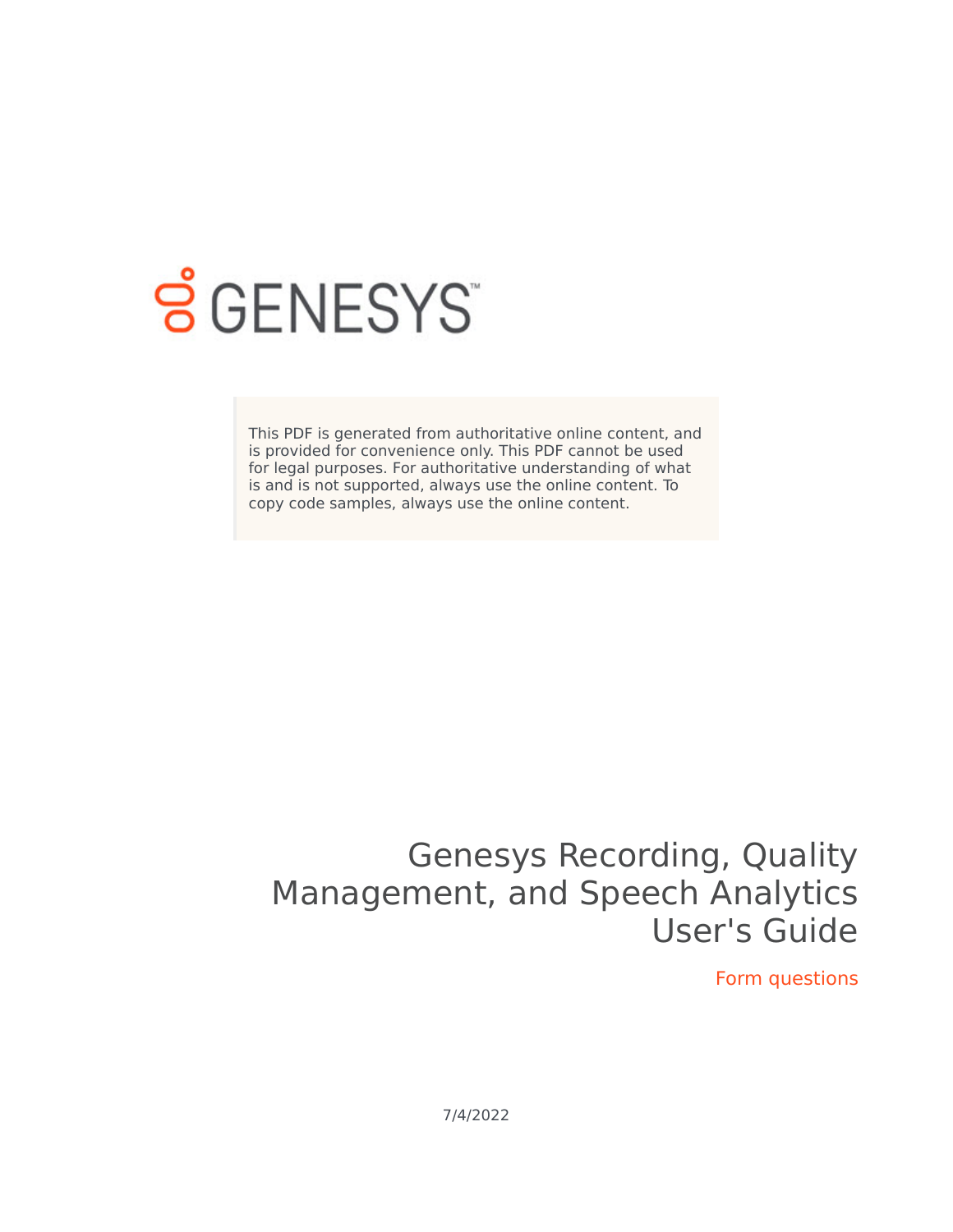### Contents

- 1 [Types of questions](#page-2-0)
	- 1.1 [Yes/No](#page-2-1)
	- 1.2 [Multiple Choice](#page-3-0)
	- 1.3 [Choose from List](#page-3-1)
	- 1.4 [Free Form](#page-4-0)
	- 1.5 [Sliding Scale](#page-4-1)
- 2 [Question library](#page-4-2)
	- 2.1 [Add a question group to a form](#page-5-0)
	- 2.2 [Create a question group](#page-5-1)
	- 2.3 [Edit a question group](#page-6-0)
- 3 [Configure question weights](#page-6-1)
- 4 [Basic scenarios](#page-8-0)
	- 4.1 [Scenario 1:A form has 2 groups. One group includes a N/A answer and the other group includes](#page-8-1) [a question that was not answered.](#page-8-1)
	- 4.2 [Scenario 2:A form with 2 groups where all questions are answered.](#page-9-0)
	- 4.3 [Scenario 3:A form with 2 groups where all questions are either not answered or answered N/A. In](#page-10-0) [this case, the group is removed from the total and will not affect the form score.](#page-10-0)
	- 4.4 [Scenario 4:A form where all the questions in the form are Free Form questions.](#page-10-1)
- 5 [Configure weights for a group, question, or answer](#page-10-2)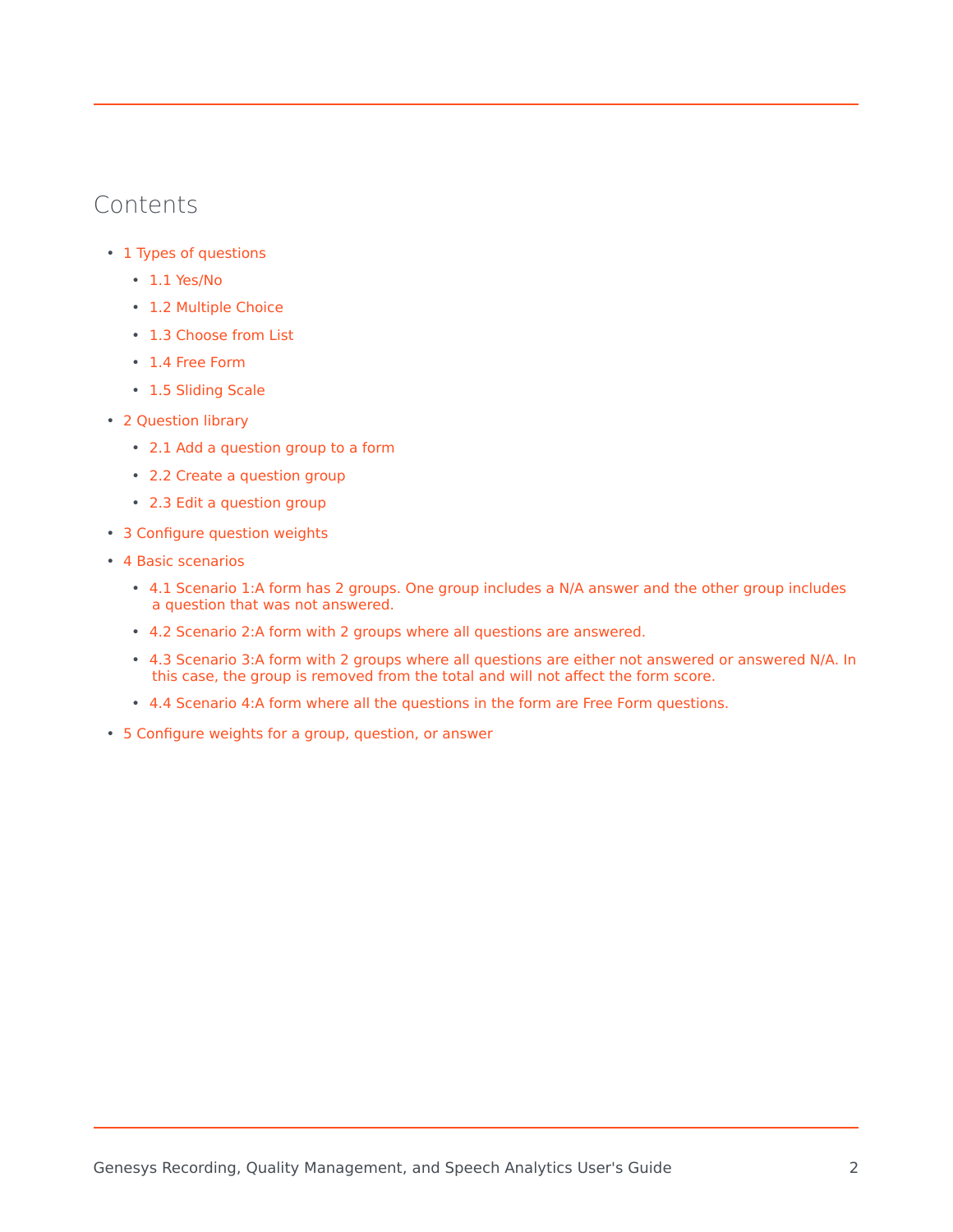

• •

• Administrator

A Quality Management form must contain one or more questions. This page describes the types of questions you can use, how to create and use question groups, and how to weigh the answers.

#### **Related documentation:**

<span id="page-2-0"></span>Types of questions

A Quality Management form can contain one or more of the following question types:

- Yes/No
- Multiple Choice
- Choose from List
- Free Form
- Sliding Scale

#### Important

Weights are assigned to Multiple Choice, Choose from List, Yes/No and Sliding Scale questions. The weights indicate the relative importance of each question and are used by the system to calculate the form's score. For more information, see Configure question weights.

#### <span id="page-2-1"></span>Yes/No

A Yes/No question requires the user to select one answer. The question offers three answers: Yes, No or Not Applicable (N/A).

- 1. In a new or existing form, click **Insert** in the form group to which you want to add the Yes/No question.
- 2. Select **Yes/No**. The question appears without a title but with the two options (Yes, No).
- 3. Click the **Question Title** field and enter the question.
- 4. Click the **Question Description** field and enter a description for the question. You can expand the Question Description field (click and drag the bottom right corner) and enter up to 4096 characters.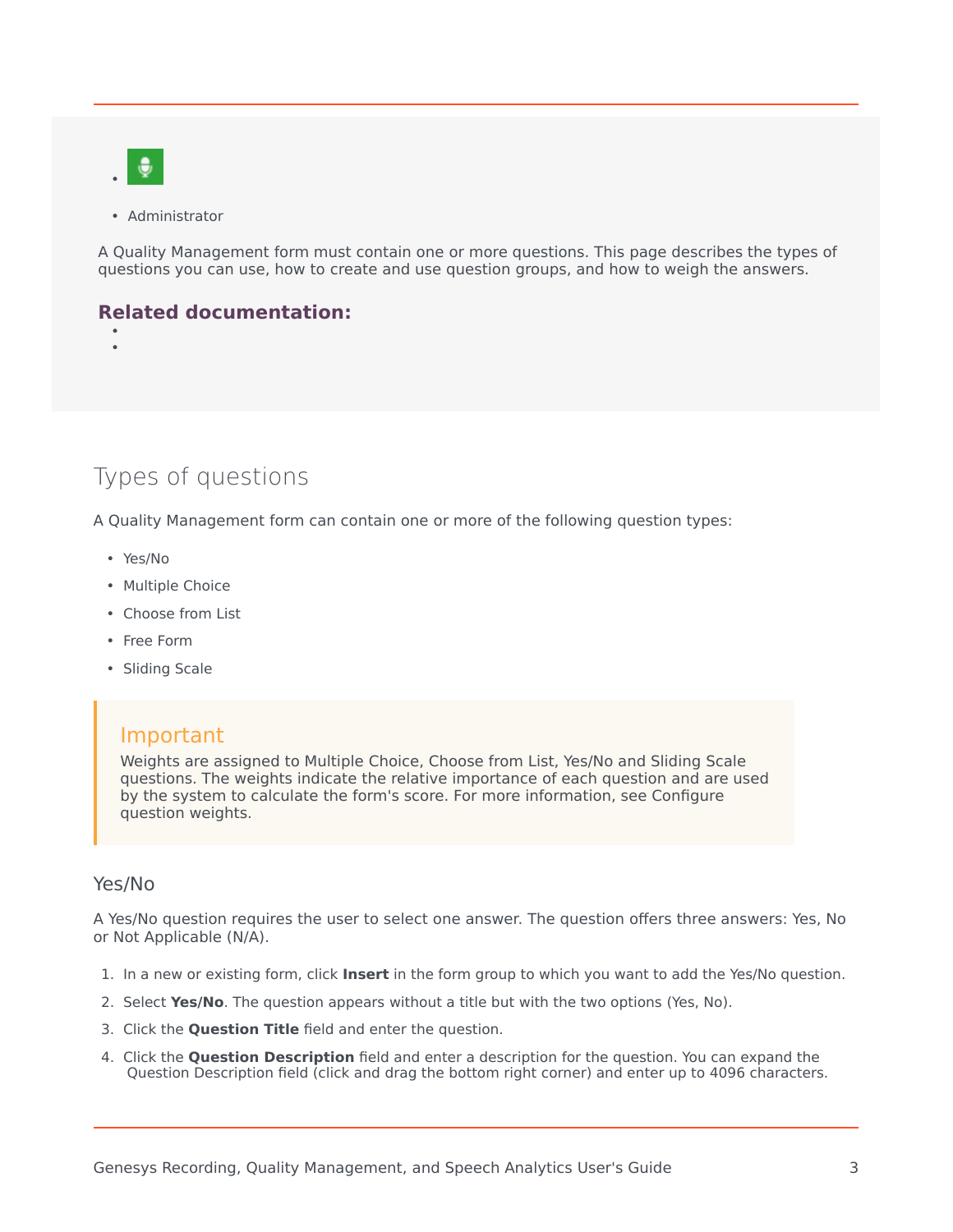- 5. Click **Add N/A** to add the not applicable option.
- 6. If the question is mandatory, select the **Required** check box.
- 7. Click **Auto Fail** next to the answer that will cause the entire form to fail and receive a score of 0 when selected .
- 8. Click **Done**.

#### <span id="page-3-0"></span>Multiple Choice

A Multiple Choice question enables the user to select one answer from a list of answers.

- 1. In a new or existing form, click **Insert** in the form group to which you want to add the Multiple Choice question.
- 2. Select **Multiple Choice**. The question appears without a title and the statement "No answers defined".
- 3. Click the **Question Title** field and enter the question.
- 4. Click the **Question Description** field and enter a description for the question. You can expand the Question Description field (click and drag the bottom right corner) and enter up to 4096 characters.
- 5. Click **Add new choice** to add the first of a number of choices.
- 6. Repeat step #5 until you have added all the possible answers.
- 7. If the question is mandatory, select the **Required** check box associated with the specific question.
- 8. Click **Auto Fail** next to the answer that will cause the entire form to fail and receive a score of 0 when selected.
- 9. Click **Done**.

#### <span id="page-3-1"></span>Choose from List

A Choose from List question enables the user to select multiple answers from a list of choices.

- 1. In a new or existing form, click **Insert** in the form group to which you want to add the Choose from List question.
- 2. Select **Choose from List**. The question appears without a title and the statement "No answers defined".
- 3. Click the **Question Title** field and enter the question.
- 4. Click the **Question Description** field and enter a description for the question. You can expand the Question Description field (click and drag the bottom right corner) and enter up to 4096 characters.
- 5. Click **Add new choice** to add the first of a number of answers.
- 6. Repeat step #5 until you have added all the Choose from List answers.
- 7. If the question is mandatory, select the **Required** check box.
- 8. Click **Auto Fail** next to the answer that will cause the entire form to fail and receive a score of 0 when selected.
- 9. Click **Done**.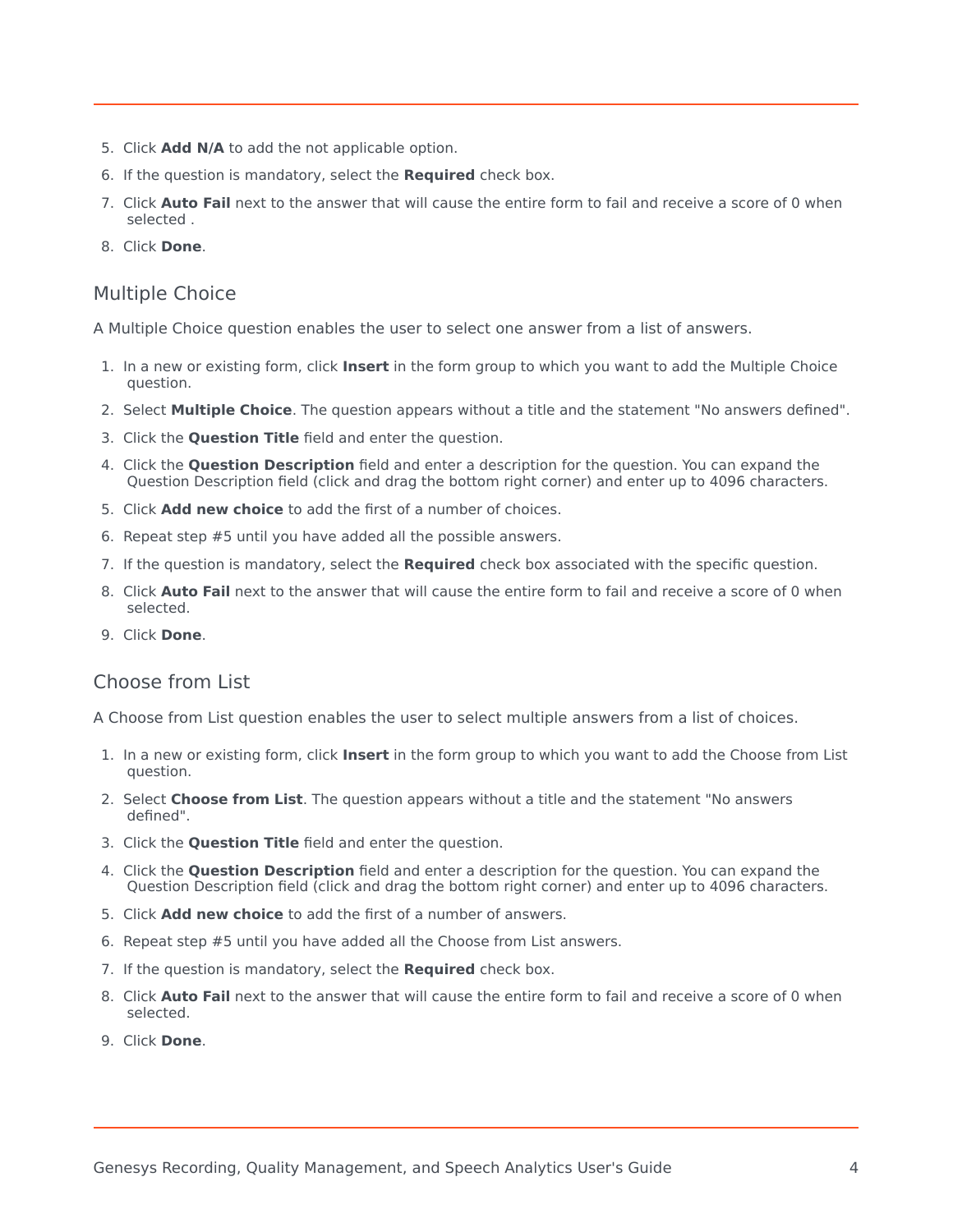#### <span id="page-4-0"></span>Free Form

A Free Form question enables the user to freely formulate an answer.

- 1. In a new or existing form, click **Insert** in the form group to which you want to add the Free Form question.
- 2. Select **Free Form**. The question appears without a title.
- 3. Click the **Question Title** field and enter the question.
- 4. Click the **Question Description** field and enter a description for the question. You can expand the Question Description field (click and drag the bottom right corner) and enter up to 4096 characters.
- 5. If the question is mandatory, select the **Required** check box.
- 6. Click **Done**.

#### <span id="page-4-1"></span>Sliding Scale

A Sliding Scale question enables the user to set a scale with a minimum and maximum value, where the maximum value represents a stronger association to the question.

- 1. In a new or existing form, click **Insert** in the form group to which you want to add the Sliding Scale question.
- 2. Select **Sliding Scale**. The question appears without a title.
- 3. Click the **Question Title** field and enter the question.
- 4. Click the **Question Description** field and enter a description for the question. You can expand the Question Description field (click and drag the bottom right corner) and enter up to 4096 characters.
- 5. From the menus provided select a minimum and maximum value.
- 6. In the **Minimum** text box, provide a name for the minimum value.
- 7. In the **Maximum** text box, provide a name for the maximum value.
- 8. If the question is mandatory, select the **Required** check box.
- 9. Click **Auto Fail** to cause the entire form to fail and receive a score of 0 when the minimum is selected.

#### [Link to video](https://player.vimeo.com/video/711528495?title=0&byline=0&portrait=0)

## <span id="page-4-2"></span>Question library

A Quality Management form must contain one or more questions. Each question is part of a group. The question group can be saved for later use in the Question library. Once a question group is saved in the Question library, you can add it to one or more forms as often as required. You can also edit a question group either in the Question library or in the form. Once you edit and change a question group in the form, you can give it a new name and add it to the Question library as a new question group.

With the Quality Management - Question library you can: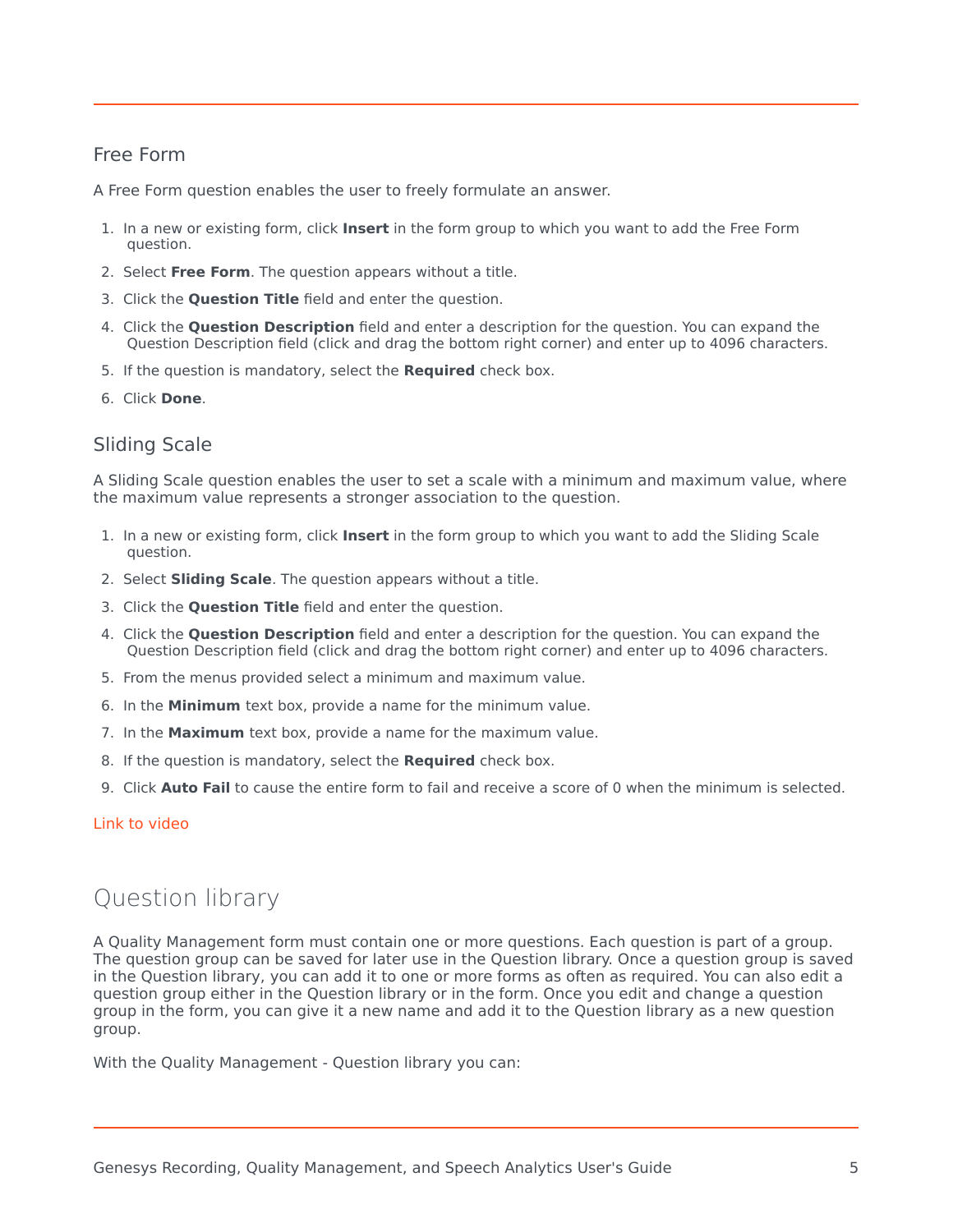- Add a question group to a form
- Create a question group
- Edit a question group

#### <span id="page-5-0"></span>Add a question group to a form

- 1. Click **Quality > Forms Manager**. The Forms Manager grid appears.
- 2. Click **New Form** or the name of an existing form in the Name column.
- 3. Click **Insert Group > From Library....** The Insert question group window appears.
- 4. Select the question group(s) you want to add to the form.
- 5. Click **Insert**. The question group is added to the form.

#### <span id="page-5-1"></span>Create a question group

- 1. Click **Quality > Forms Manager**. The Forms Manager grid appears.
- 2. Click **New Form** or open an existing form.
- 3. Click **Insert Group** and select one of the following options:
	- **Insert Group** To create a new empty group.
	- **Yes / No** To create a new group with one Yes No question.
	- **Multiple Choice** To create a new group with one Multiple Choice question.
	- **Choose from list** To create a new group with one Choose from list question.
	- **Free form** To create a new group with one Free form question.
	- **Sliding scale** To create a new group with one Sliding scale question.
	- **From Library...** To enter an existing question group.For details about each question type, see Types of questions.
	- Enter a group name in the **Untitled Group** field.
	- Add one or more questions to the group.
	- Click **Add to library....#:** The Add to Question Library window appears.
	- Click **Add**. A success message appears.

#### Important

If a question group with the same name already exists you will be asked to give the question group a new name.

- Click **View in Question Library**. The Question Group Library window is opened and the question group appears among the list of existing question groups.
- Click **Cancel** to close the library.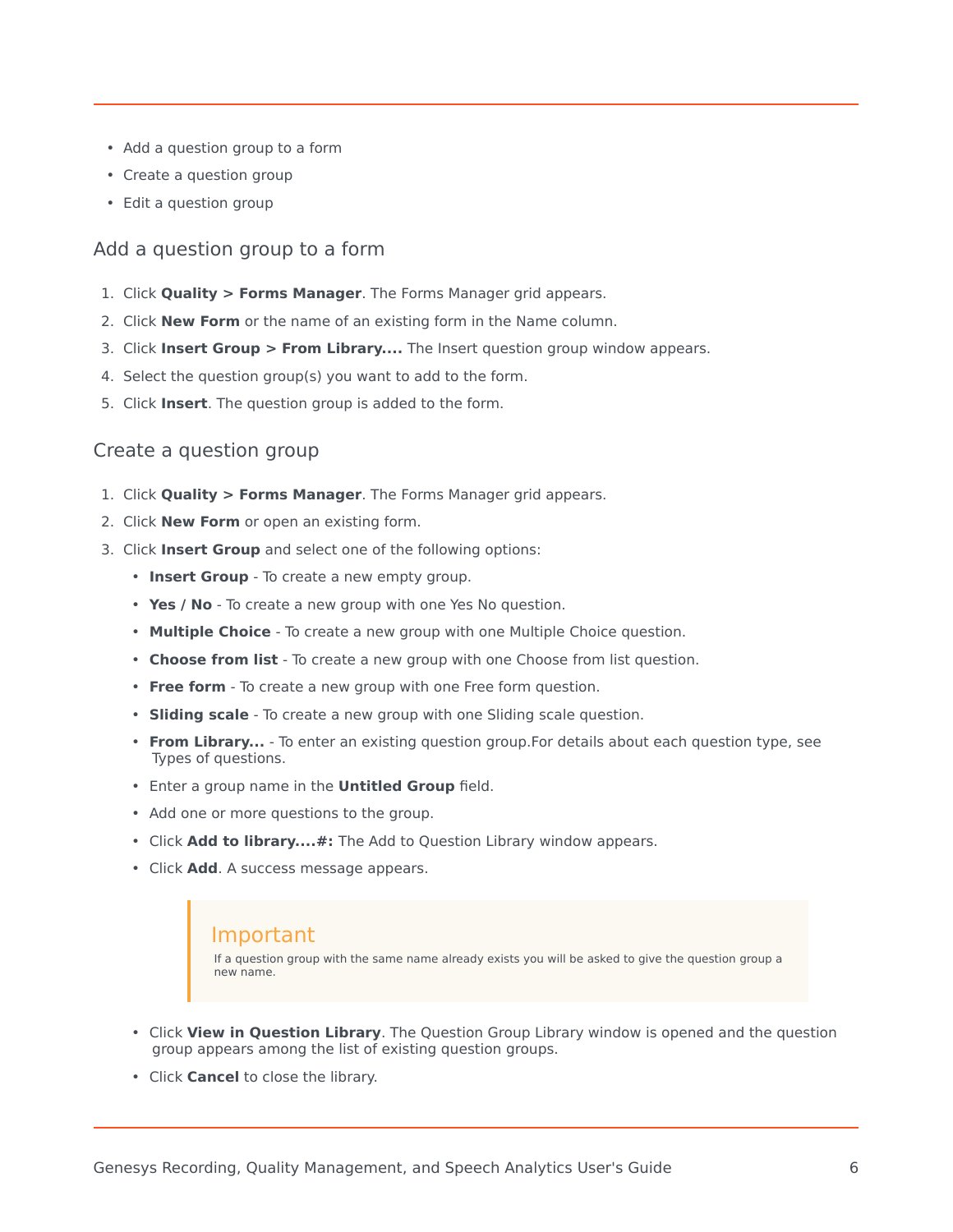#### <span id="page-6-0"></span>Edit a question group

- 1. Click **Quality > Forms Manager**. The Forms Manager grid appears.
- 2. Click **New Form** or open an existing form.
- 3. Create a new group and click **Add to library..**. (see Create a question group) or click **Insert Group > From Library....**
- 4. From the **Question Group** list, select the question group you want to edit.
- 5. Click **Edit** and add/remove questions from the group.
- 6. Click **Save**. The question group is saved with your changes.

## <span id="page-6-1"></span>Configure question weights

Weights are assigned to Multiple Choice, Yes/No, Choose from list and Sliding Scale questions.The weights indicate the relative importance of each question and are used by the system to calculate the form's score.

Before you create a form consider the following.

- The sum of the group weights for each form must be 100%. If the sum of the group weights is not 100%, the form cannot be activated.
- The sum of the questions within each group must be 100%. If the sum of the questions weights within a group is not 100%, the form cannot be activated.
- When a question is marked as Required it must be answered.
- Each Multiple Choice and Choose from List answer should be assigned a weight.
- The weight for each answer, question, and/or group is either entered manually or distributed equally among the following by clicking the**Redistribute** button:
	- Answers in a Multiple Choice question.
	- Answers in a Choose from list question.
	- All of the groups within a form.
	- All of the questions within a group.

For a better understanding, refer to how weights are calculated for each of the questions and answer types in the sections below.

- QM Questions and Answers table
- Basic scenarios
- Configure weights for a group, question or answer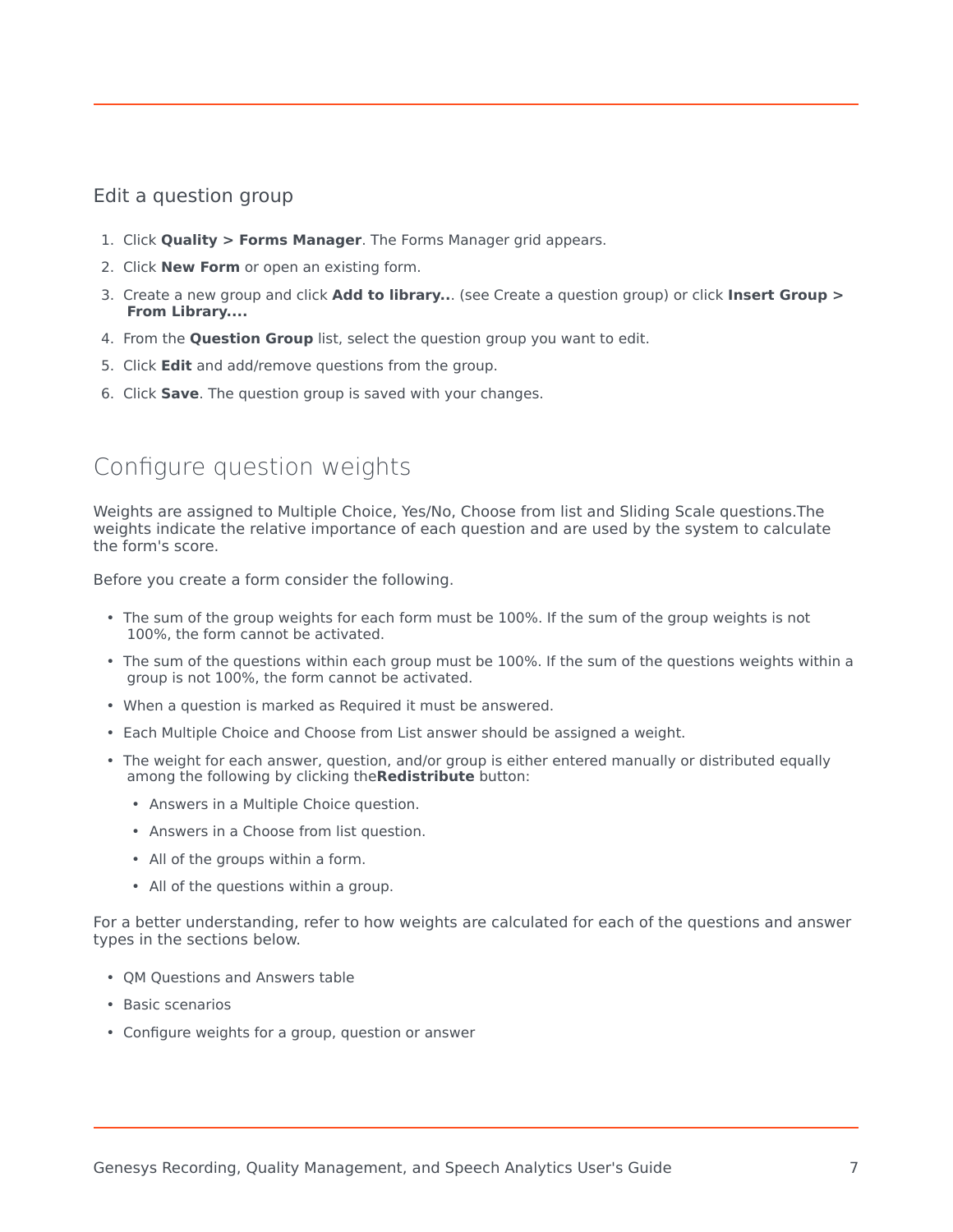| <b>Type of Question and Answer</b>                     | <b>Weight Calculation</b>                                                                                                                                                                                        |
|--------------------------------------------------------|------------------------------------------------------------------------------------------------------------------------------------------------------------------------------------------------------------------|
| Yes/No                                                 | The score for a Yes/No question is 100 if the answer<br>is Yes and 0 if the answer is No.                                                                                                                        |
| Multiple Choice                                        | Each Multiple Choice answer can receive a weight<br>from 0 to 100. The score associated with a Multiple<br>Choice question is the weight of the selected<br>answer.                                              |
|                                                        | For example - If a Multiple Choice question has four answers, the<br>weights can be:                                                                                                                             |
|                                                        | • Answer $1 = 0\%$                                                                                                                                                                                               |
|                                                        | • Answer $2 = 40 \%$                                                                                                                                                                                             |
|                                                        | • Answer $3 = 70 \%$                                                                                                                                                                                             |
|                                                        | • Answer $4 = 100\%$                                                                                                                                                                                             |
| Choose from list                                       | Each Choose from list answer can receive a weight.<br>The sum of all the weights must total 100%. The<br>score associated with a Choose from list question is<br>the sum of the weights of the selected answers. |
|                                                        | For example - If a Choose from list question has four answers,<br>the weights can be:                                                                                                                            |
|                                                        | • Answer $1 = 20\%$                                                                                                                                                                                              |
|                                                        | • Answer $2 = 40 \%$                                                                                                                                                                                             |
|                                                        | • Answer $3 = 40 \%$                                                                                                                                                                                             |
|                                                        | • Answer $4 = 0\%$                                                                                                                                                                                               |
|                                                        | If the evaluator selects answers 1 and 3, the Choose from list<br>question score is 60%.                                                                                                                         |
| <b>Sliding Scale</b>                                   | Each Scale question has a low (that is, minimum)<br>value and high (that is, a maximum) value.                                                                                                                   |
|                                                        | The score for the low value is 0 and the score for the high value<br>is 100.                                                                                                                                     |
|                                                        | The Scale score is calculated as follows - (chosen value - low<br>value) / (high value - low value) * 100%                                                                                                       |
|                                                        | For example:                                                                                                                                                                                                     |
|                                                        | The low value = 0 and the high value = $10$ .                                                                                                                                                                    |
|                                                        | If the evaluator selects 7, the score is $(7 - 0) / (10 - 0) * 100 =$<br>70%                                                                                                                                     |
| Free Form                                              | Free form questions do not have a score and<br>therefore they cannot be assigned a weight.                                                                                                                       |
| Not Applicable (N/A), Not Required and Not<br>Answered | A Yes/No question can include a N/A answer.                                                                                                                                                                      |
|                                                        | If a question is not marked as required the evaluator does not<br>have to answer the question.                                                                                                                   |

#### QM Questions and Answers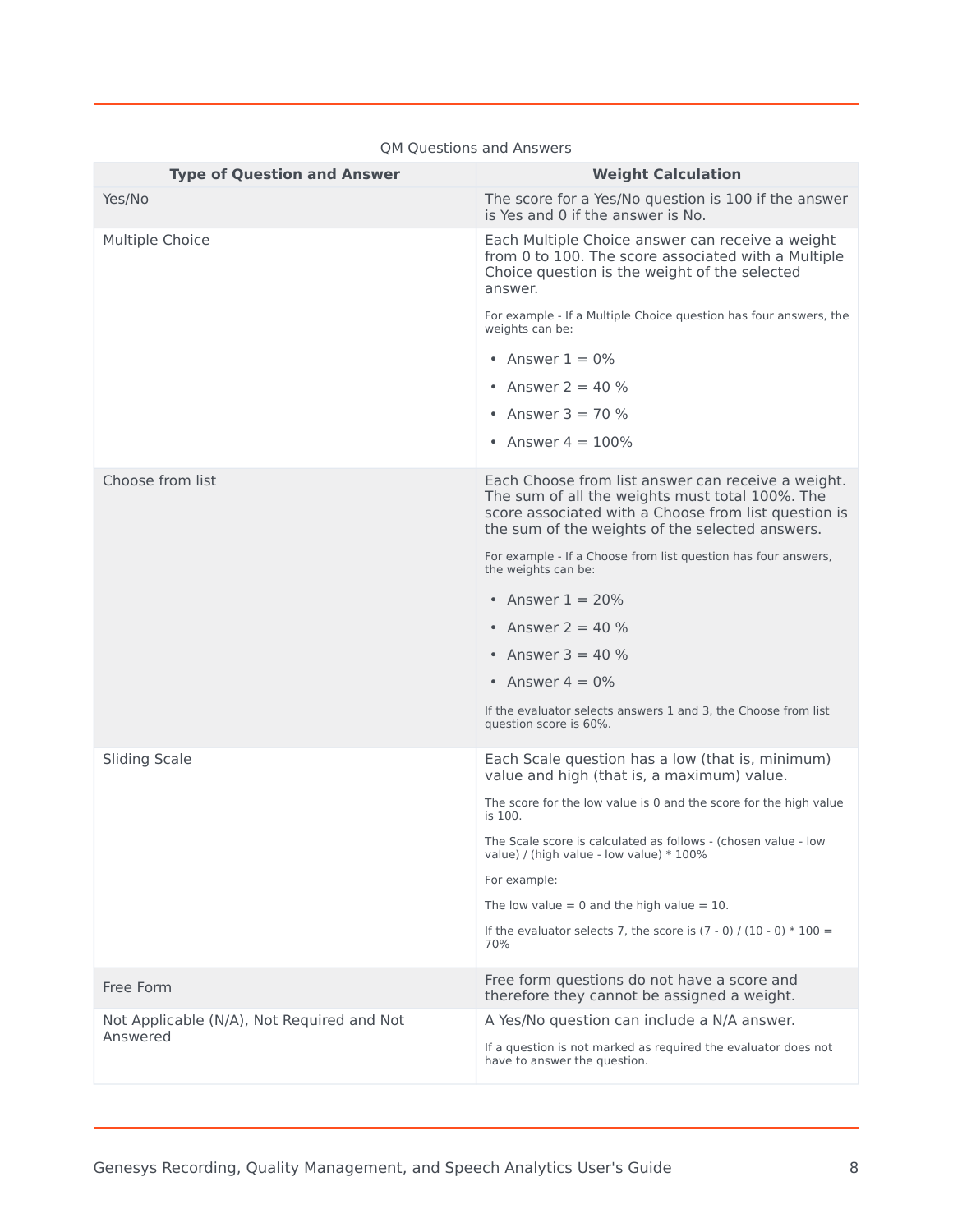| <b>Type of Question and Answer</b> | <b>Weight Calculation</b>                                                                                                                                                                                                                                                                                                                    |
|------------------------------------|----------------------------------------------------------------------------------------------------------------------------------------------------------------------------------------------------------------------------------------------------------------------------------------------------------------------------------------------|
|                                    | Selecting N/A or not answering a question will not affect the<br>final form score.                                                                                                                                                                                                                                                           |
| Auto Fail                          | When an answer marked as Auto Fail is<br>selected, the form will automatically fail. The Yes/<br>No, Multiple Choice, Choose from list questions can<br>have answers with an Auto Failanswer, and the<br>minimum Sliding Scale answercan be assigned the<br>Auto Fail value.<br>If the evaluator selects an Auto Fail answer for one or more |
|                                    | questions, the total score of the form will be 0. The scores of all<br>remaining questions and groups will be calculated normally.                                                                                                                                                                                                           |

## <span id="page-8-0"></span>Basic scenarios

- Scenario 1: A form has 2 groups. One group includes a N/A answer and the other group includes a question that was not answered.
- Scenario 2: A form with 2 groups where all questions are answered.
- Scenario 3: A form with 2 groups where all questions are either not answered or answered N/A.
- Scenario 4: A form where all the questions are Free Form questions.

<span id="page-8-1"></span>Scenario 1:A form has 2 groups. One group includes a N/A answer and the other group includes a question that was not answered.

#### **Group One:**

- 2 questions
- Group weight  $= 50\%$

| <b>Question</b> | <b>Answer</b> | <b>Ouestion</b><br>Score (%) | <b>Question</b><br>Weight | <b>Score</b>    | <b>Max Possible</b><br><b>Score</b> |
|-----------------|---------------|------------------------------|---------------------------|-----------------|-------------------------------------|
|                 |               | 80%                          | 60%                       | 24              | 30                                  |
| L               | N/A           | $\qquad \qquad$              | 40%                       | $\qquad \qquad$ | $\qquad \qquad -$                   |

Group One Score - 24 / 30 = 80%

#### **Group Two:**

- 3 questions
- Group weight = 50%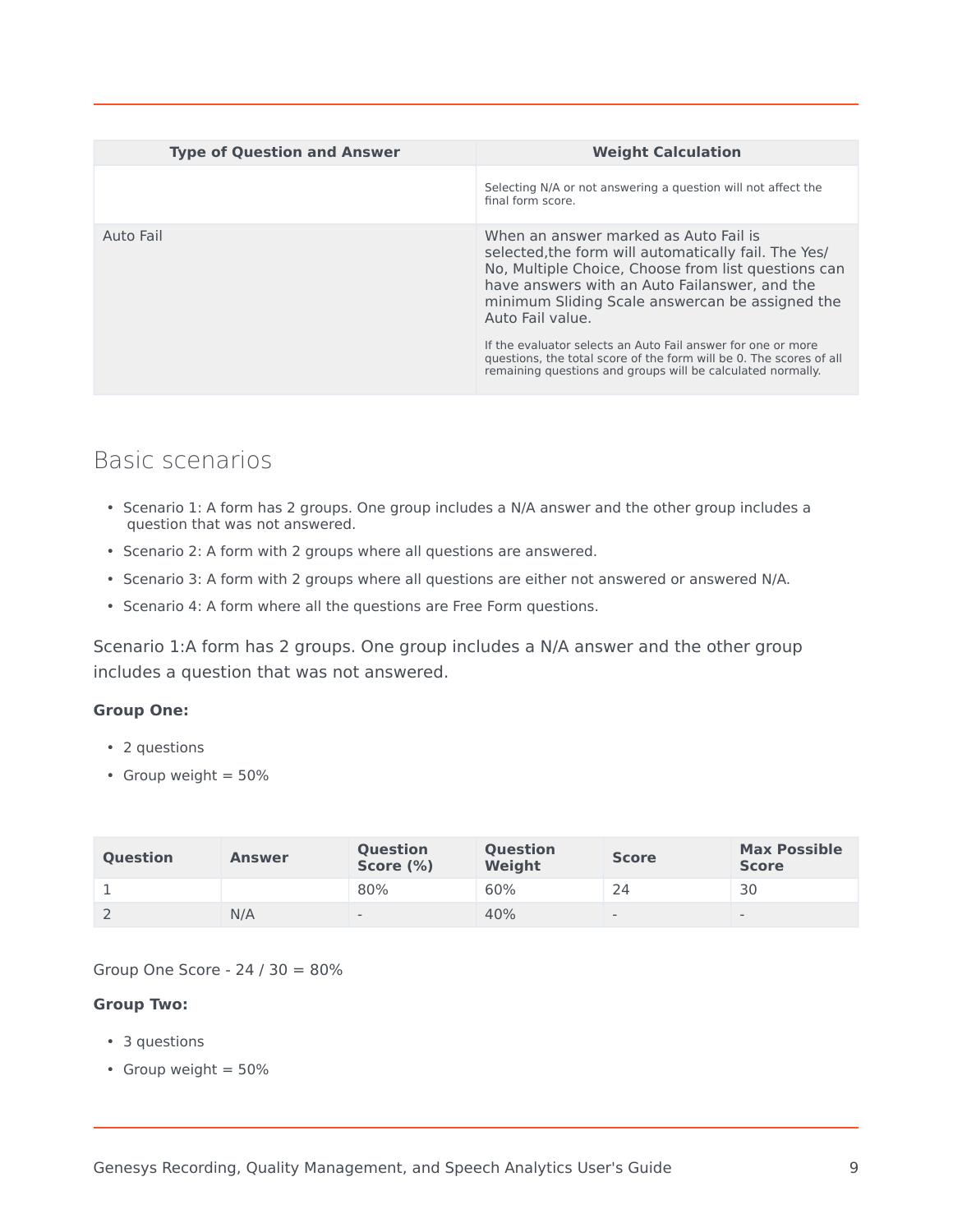| <b>Question</b> | <b>Answer</b> | <b>Question</b><br>Score (%) | <b>Question</b><br>Weight | <b>Score</b>             | <b>Max Possible</b><br><b>Score</b> |
|-----------------|---------------|------------------------------|---------------------------|--------------------------|-------------------------------------|
|                 |               | 50%                          | 60%                       | 15                       | 30                                  |
|                 |               | 20%                          | 20%                       |                          | 10                                  |
|                 | Not Answered  | $\qquad \qquad \blacksquare$ | 20%                       | $\overline{\phantom{0}}$ |                                     |

Group Two Score - 17 / 40 = 42.5%

#### **Total Form Score - (80% \* 50%) + (42.5% \* 50%) = 61%**

<span id="page-9-0"></span>Scenario 2:A form with 2 groups where all questions are answered.

#### **Group One:**

- 2 questions
- Group weight  $= 50\%$

| <b>Question</b> | <b>Question</b><br>Score $(\%)$ | <b>Question</b><br>Weight | <b>Question's</b><br><b>Score</b> | <b>Absolute</b><br><b>Question's</b><br><b>Score</b> | <b>Max Possible</b><br><b>Score</b> |
|-----------------|---------------------------------|---------------------------|-----------------------------------|------------------------------------------------------|-------------------------------------|
|                 | 100%                            | 50%                       | 100%*50%*50%=25%                  |                                                      | 25                                  |
|                 | 80%                             | 50%                       | $80\%*50\%*50\% = 28\%$           |                                                      | 25                                  |

#### Group One Score:45 / 50 = 90%

#### **Group Two:**

- 3 questions
- Group weight = 50%

| <b>Question</b> | <b>Question</b><br>Score (%) | <b>Question</b><br>Weight | <b>Question's</b><br><b>Score</b> | <b>Absolute</b><br><b>Question's</b><br><b>Score</b> | <b>Max Possible</b><br><b>Score</b> |
|-----------------|------------------------------|---------------------------|-----------------------------------|------------------------------------------------------|-------------------------------------|
|                 | 50%                          | 60%                       | $50\% * 60\% * 50\% = 15\%$       |                                                      | 30                                  |
|                 | 20%                          | 20%                       | $20\%*20\%*50\% = 2\%$            |                                                      | 10                                  |
|                 | 100%                         | 20%                       | $100\%*20\%*50\% = 10\%$          |                                                      | 10                                  |

Group One Score:27 / 50 = 54%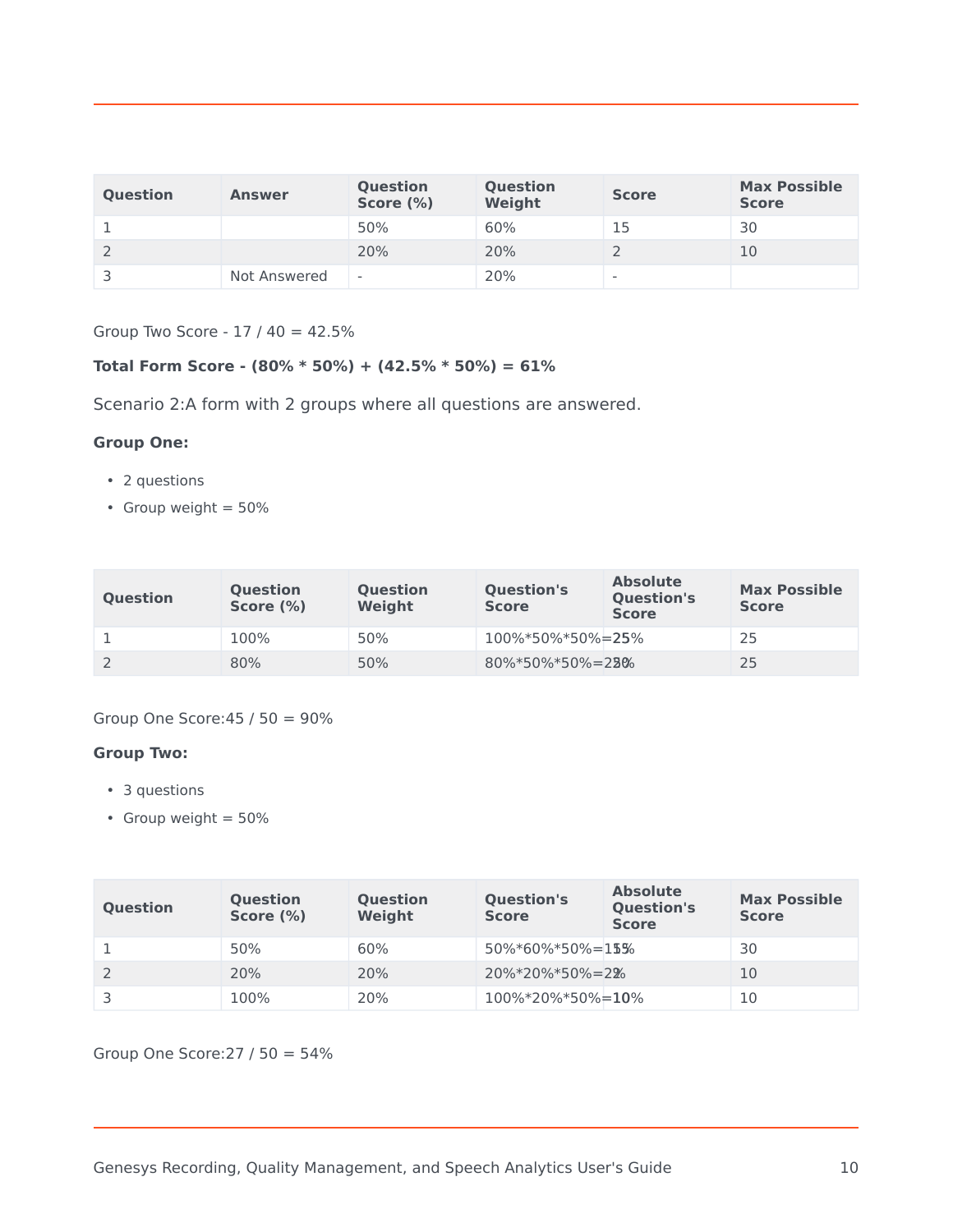#### **Total Form Score - (90% \* 50%) + (54% \* 50%) = 72%**

<span id="page-10-0"></span>Scenario 3:A form with 2 groups where all questions are either not answered or answered N/ A. In this case, the group is removed from the total and will not affect the form score.

#### **Group One:**

- 2 questions
- Group weight  $= 50\%$

| <b>Ouestion</b> | <b>Answer</b> | <b>Question Score</b>    | <b>Question Weight</b> | <b>Score</b>             |
|-----------------|---------------|--------------------------|------------------------|--------------------------|
|                 | N/A           | $\overline{\phantom{a}}$ | 50%                    | $\sim$                   |
|                 | N/A           | $\overline{\phantom{a}}$ | 50%                    | $\overline{\phantom{0}}$ |

#### Group One Score:no score

#### **Group Two:**

- 3 questions
- Group weight  $= 50\%$

| <b>Question</b> | <b>Answer</b> | <b>Question</b><br><b>Score</b> | Question<br>Weight | <b>Score</b> | <b>Maximum</b><br><b>Possible</b><br><b>Score</b> |
|-----------------|---------------|---------------------------------|--------------------|--------------|---------------------------------------------------|
|                 |               | 50%                             | 60%                | 15           | 30                                                |
|                 |               | 20%                             | 20%                |              | 10                                                |
|                 | Not Answered  | $\overline{\phantom{0}}$        | 20%                |              |                                                   |

Group One Score:  $17/40 = 43\%$ 

#### **Total Form Score - 43%**

<span id="page-10-1"></span>Scenario 4:A form where all the questions in the form are Free Form questions.

Free Form questions do not have a weight. For this reason, this form will not have a score. The message "no score" will appear and this form will not be included in the reports.

## <span id="page-10-2"></span>Configure weights for a group, question, or answer

1. Create a form with one or more groups of questions.